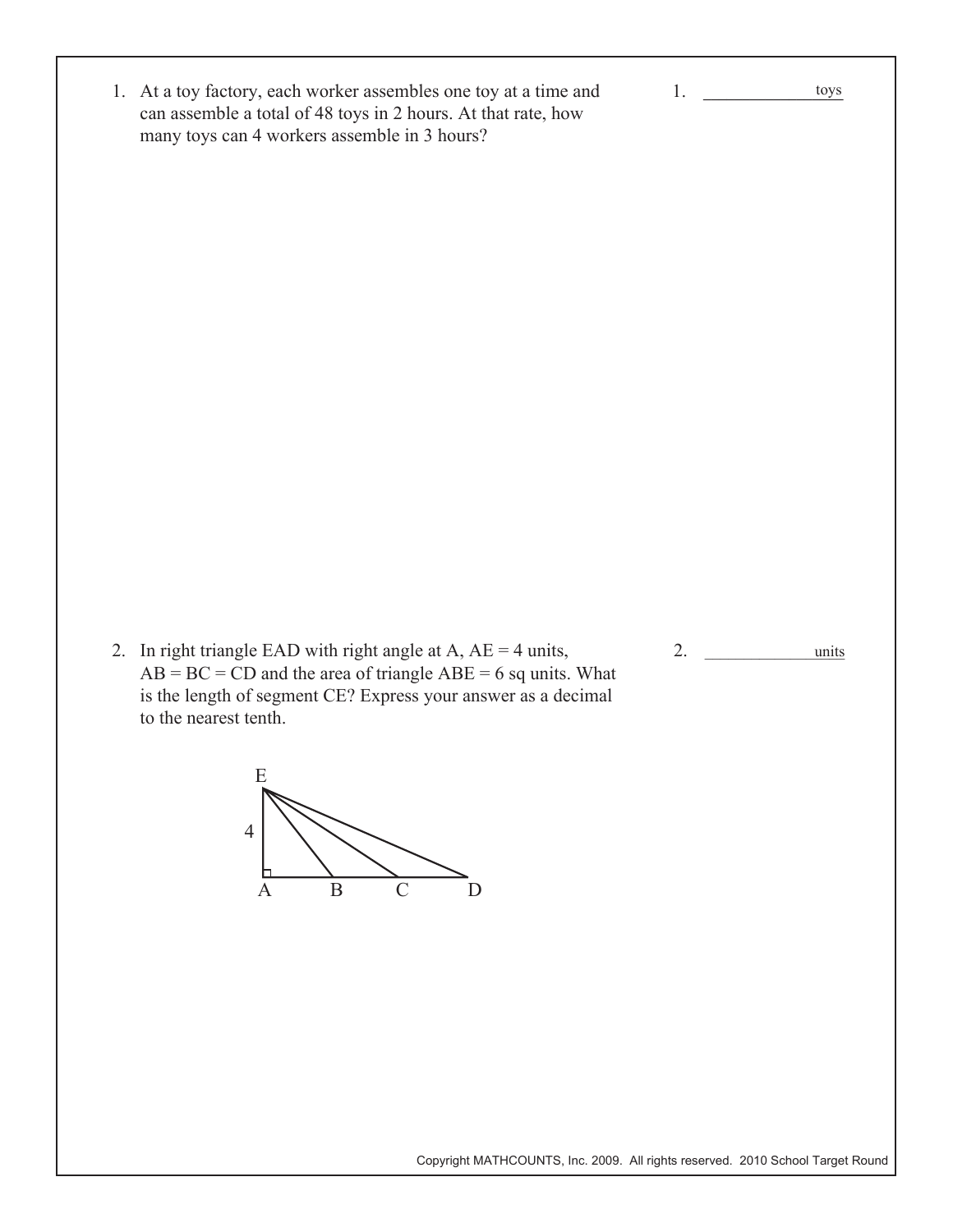3. Four children are arguing over a broken toy. Ali says Barbara broke it. Barbara says Tyler broke it. Tyler and Jessica say they do not know who broke it. The child who broke the toy is aware that he/she did so and only the guilty child is not telling the truth. Who broke the toy?

4. Mrs. Jacobi is a book lover who purchases books throughout the year. The chart shows the average prices she paid for the different types of books she purchased during a three-year period. The graph shows how many of each type of book Mrs. Jacobi purchased during the same three-year period. What is the percent increase in the amount of money Mrs. Jacobi spent on books in 2009 compared to 2007? Express your answer to the nearest whole percent.



Copyright MATHCOUNTS, Inc. 2009. All rights reserved. 2010 School Target Round

4.  $\frac{9}{6}$  $\frac{0}{0}$ 

 $3.$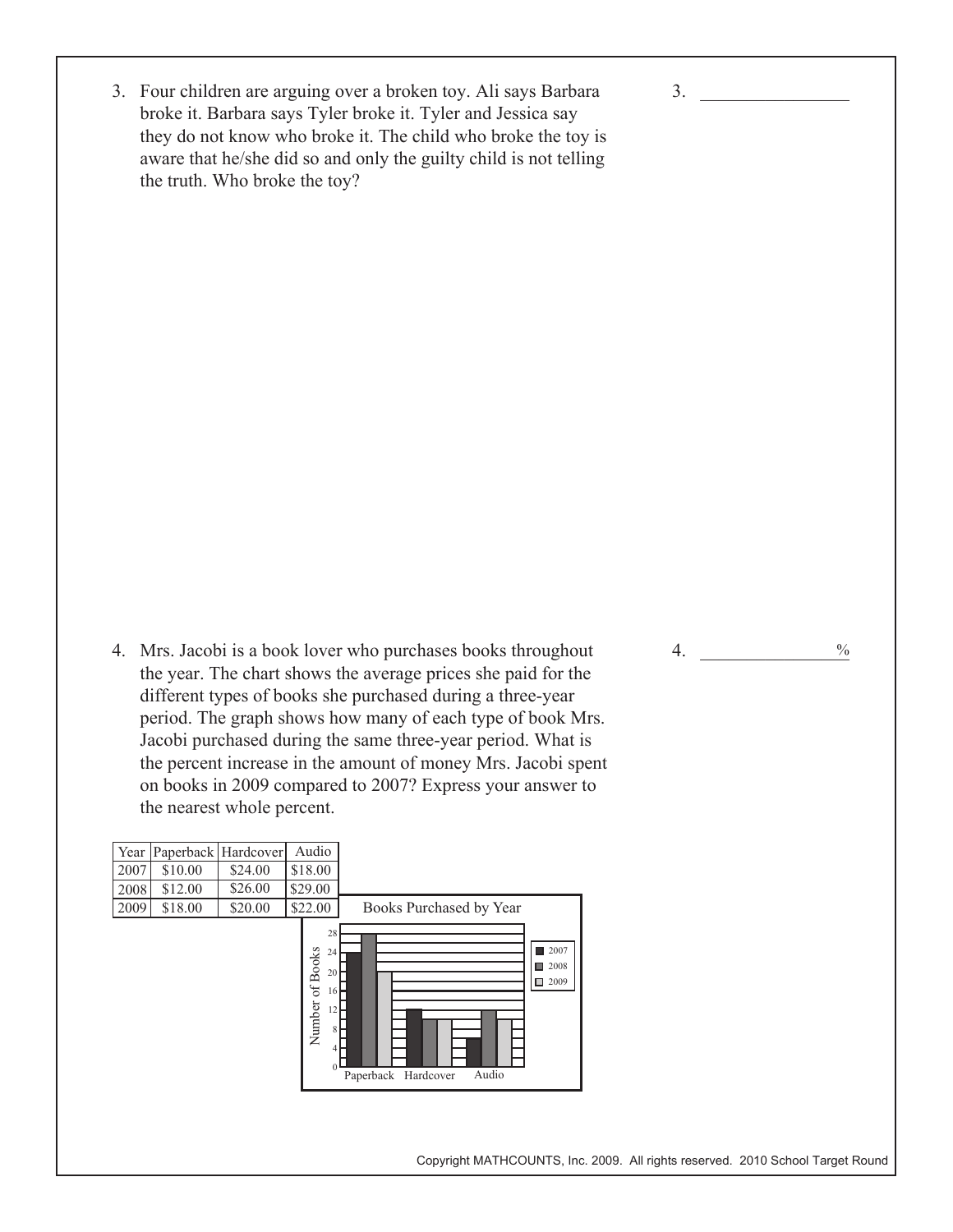

5. The entertainment portion of a 30-minute television show lasted four minutes more than four times the number of minutes devoted to advertising. How many minutes of entertainment did the show have? Express your answer as a decimal to the nearest tenth.

6. A faucet at Mr. Leaky's house drips at the rate of one drop every 2 seconds. Mr. Leaky determined that it takes 5750 drops to fill a 1-liter bottle. If the water always drips at a constant rate, how many liters of water drip from this faucet during the year 2010? Express your answer to the nearest whole number.



 $5.$ 

6. \_\_\_\_\_\_\_\_\_\_\_\_\_\_\_\_

liters

Copyright MATHCOUNTS, Inc. 2009. All rights reserved. 2010 School Target Round